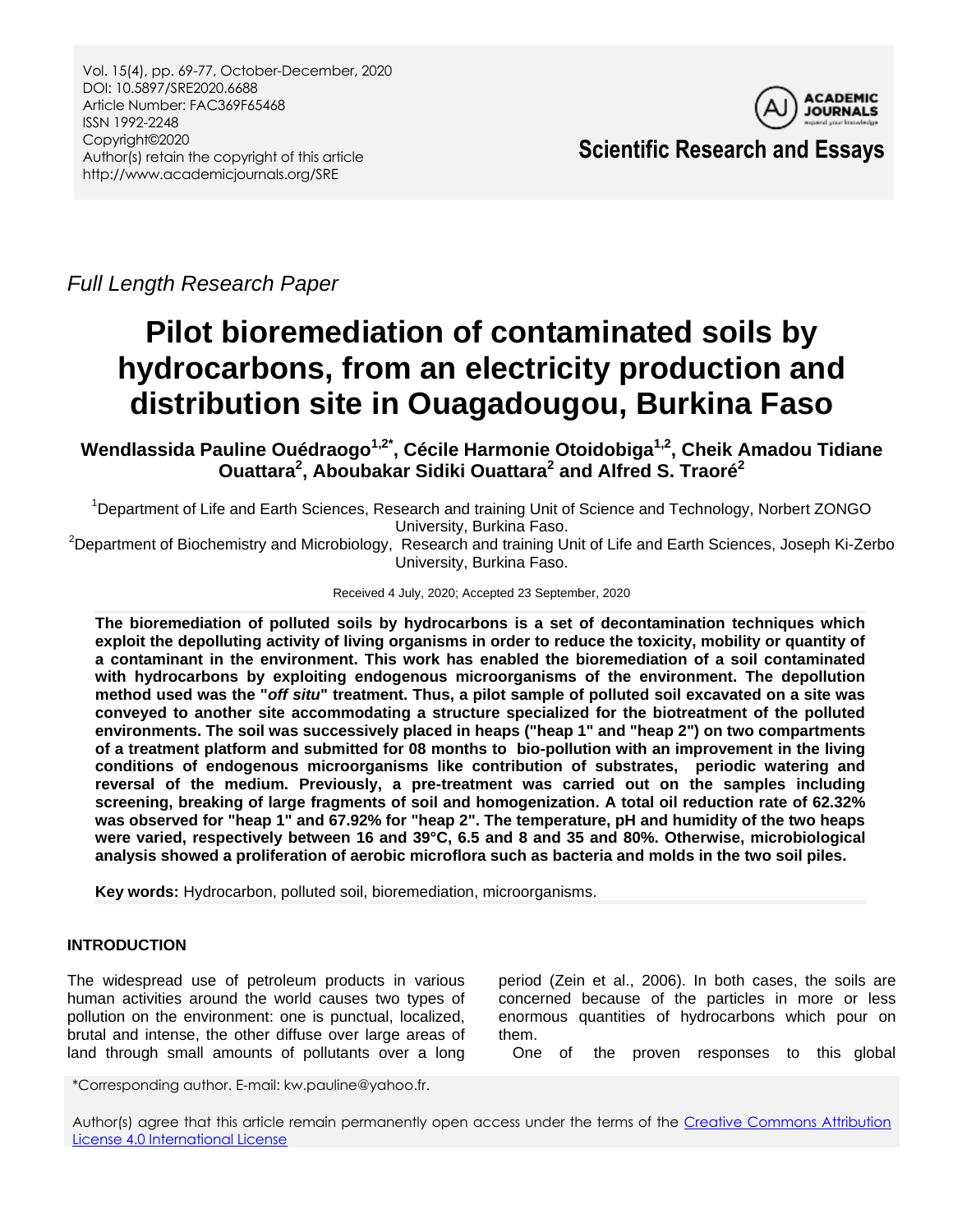preoccupation is the remediation of soils, but also of water and air. It includes a variety of decontamination techniques: some are said "*ex-situ*" and aim at the extraction of contaminated material and its treatment in a specific device ("*on situ*" or "*off situ*"), the others are designated as being *in situ* since they allow contaminated material to be treated on site without removing it. The treatments are physical, chemical, thermal or biological (Chu and Kwan, 2003; Van Hamme et al., 2003; Mittal and Singh, 2009). Biological depollution treatment is distinguished by the fact that it exploits the capacity of living organisms (endogenous and/or exogenous), such as microorganisms and plants, to biodegrade or inactivate pollutants such as hydrocarbons under aerobic conditions or anaerobiosis (Peressutti et al., 2003; Vandermeer and Daugulis, 2007). It requires a good knowledge of the environment and its physico-chemical parameters (Tiehm and Schulze, 2003; Aichberger et al., 2005; Vacca et al., 2005; Zein et al., 2006; Zhang et al., 2006; Sawadogo et al., 2015; Okobo et al., 2020).

Several studies have been carried out on the biodegradation of hydrocarbons by microorganisms around the world, but in Burkina Faso, very little research has been carried out (Kaboré-Ouédraogo et al., 2010; Pooja et al., 2014; Sawadogo et al., 2014; Sawadogo et al., 2015; Kaboré-Ouédraogo et al., 2018). However, for the preservation of the health of humans and other living beings with a view to a good ecological balance of the ecosystem, efforts are being made by companies like the National Society of Electricity of Burkina (SONABEL). This state-owned company has designed a major program to clean up parts of land degraded by hydrocarbons used in electric thermal power plants for the production of electricity for several years (SONABEL, 2005). It is in this context that this pilot study was initiated with the general objective of contributing to knowledge in the field of bioremediation of soils contaminated by petroleum hydrocarbons.

The approach of the study consisted, firstly, in monitoring the bio-treatment of soil polluted by total hydrocarbons, physico-chemical parameters during biodegradation (total hydrocarbons, humidity, pH, temperature) and, in a second step, by counting the endogenous microorganisms of the soil samples involved in the biodegradation of hydrocarbons.

#### **MATERIALS AND METHODS**

#### **Study site**

The studies were carried out at two sites separated by a distance of about 10 km at bird flight. The first site is where the soil was excavated. It is electric power plant Ouaga I of SONABEL (Burkinabé National Electricity Society), always active. The site's altitude is 300.53 m; its position is N12°23.031' and W1°30.927'. Being the first power plant in Ouagadougou, capital of Burkina Faso, its generating set consumes heavy fuel (HFO), some distillated diesel oil (DDO), some oils and some water for them to

work (SONABEL, 2005). The oldness of the site (1954), the complexity and the diversity of the industrial effluents (gas, liquid and solid) make it impossible to measure exactly the extent of pollution on the site where the choice of deduction site has been made. However, the sample of the soil of this site was analyzed and showed the effective presence of total hydrocarbons of 33 to 39 g/kg of soil in the first analysis and 9.83 to 136.13 g/kg of soil in the second (Kaboré-Ouédraogo et al., 2010).

The second site is the electric power plant Ouaga III of SONABEL in Kossodo. It is also an active and well-secured site. It hosted the platform built for the pilot bioremediation of contaminated soil and the laboratory for analysis of total hydrocarbons. It is located northeast of the city of Ouagadougou, Position N11° 14.906', W 000° 42.230'; altitude is 254.20 m.

#### **Soil treatment station**

The soil treatment station is made up of different structures (Figure 1).

A soil storage platform (before treatment) with a bottom covered with an impermeable polyethylene membrane separating the bedrock from polluted soils. With a capacity of around 170  $\mathrm{m}^3$ , it also allows the pre-treatment of contaminated soil (screening, homogenization, organic matter amendment, washing if necessary, etc).

A treatment platform is made up of two compartments of the same size with a border raised by a small bench made of concrete blocks. Each compartment has a length of 5 m, a width of 4 m with a depth of 30 cm. The polluted soil sample was deposited there and bio-treated. To avoid pollution of the bedrock at the host site, a layer of concrete covers the bottom and walls of the treatment tank. On the concrete, a 2 mm thick polyethylene membrane (650 g/m<sup>2</sup>) was deposited on it, on which a layer of coarse granite granulated sand (diameter 2-3 mm) was successively installed with a thickness of 5 cm and a layer of crushed granite gravel (diameter 10-20 mm) to a thickness of 10 cm deep. The whole platform was covered by a warning net and by woven plastic mats. The sand and gravel deposited there served as a filter for excess water before it was reused on the sample under treatment. On the whole, the soil sample was deposited in two piles and the whole treatment process was carried out there (Figure 2).

The two compartments, under a shed, were connected to a basin which collected excess treatment water. The shed would limit the influence of external environmental parameters and would avoid the high evaporation of hydrocarbons so that their biodegradation is carried out. It is fitted with a gutter fixed to the posts linked with a PVC pipe leading to a water tank.

A water tank was equipped with a wrapper, recirculation and reuse network for excess treatment and rainwater.

Other devices and accessory materials used included two taps with running water, two buckets, two wheelbarrows, shovels, dabas, an irrigation pump, a flexible hose fitted with a diffuser, a thermometer, a moisture meter, a turbidimeter for metering total hydrocarbons, a lost well, and a concrete block fence to secure the entire treatment site.

#### **Substrate (NPK and Straw)**

The NPK substrate (nitrogen, phosphorus, potassium) 15/15/15 is an inorganic fertilizer supplied to the soil as mineral matter and as a regulating element for the balance of the nutritive components of the medium to be decontaminated.

Straw is a vegetable organic matter, coming from grass stems (millet). It was chopped, using a cutter, into pieces about 5 to 10 cm long before being used.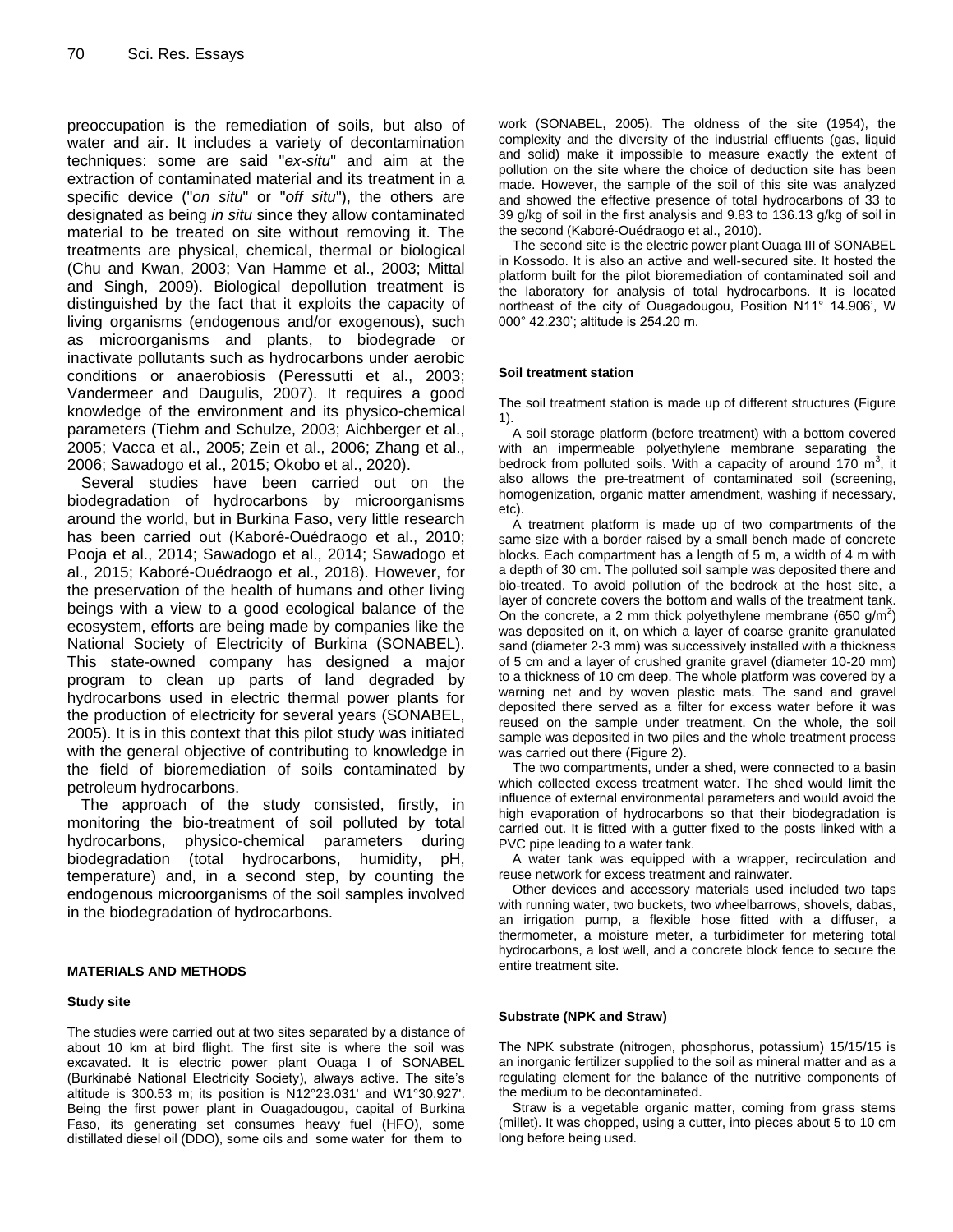

**Figure 1**. Diagram of the contaminated soil treatment station seen.



**Figure 2.** Processing platform for the pilot sample of polluted soil and some accessories at the Ouaga III station of SONABEL.

### **Sampling of polluted soil on the Ouaga I electric thermal power station**

Given that the soil treatment was combined with that of the groundwater of the said site, polluted soil came from three wells, each with non-usual dimensions: 1.5 m of diameter and 2 m of deep. It was transported and deposited on the storage platform.

# **Sampling of polluted soil to be treated**

For 18 tons of pretreated soil, 9 kg of NPK and 250 kg of straw are used in each compartment.

## **Sampling of polluted soil under treatment to be analyzed**

Each month, two samples of polluted soil under treatment were taken from the soil piles. Each of them was made up of ten composite samples taken arbitrarily from the entire surface of each pile of polluted soil being treated. A total of eighteen (18) samples of polluted soil being treated were analyzed.

#### **Soil pre-treatment**

Pre-treatment involved screening of large stones, breaking large fragments of soil into small pieces ( $\leq$  5 cm in diameter), addition of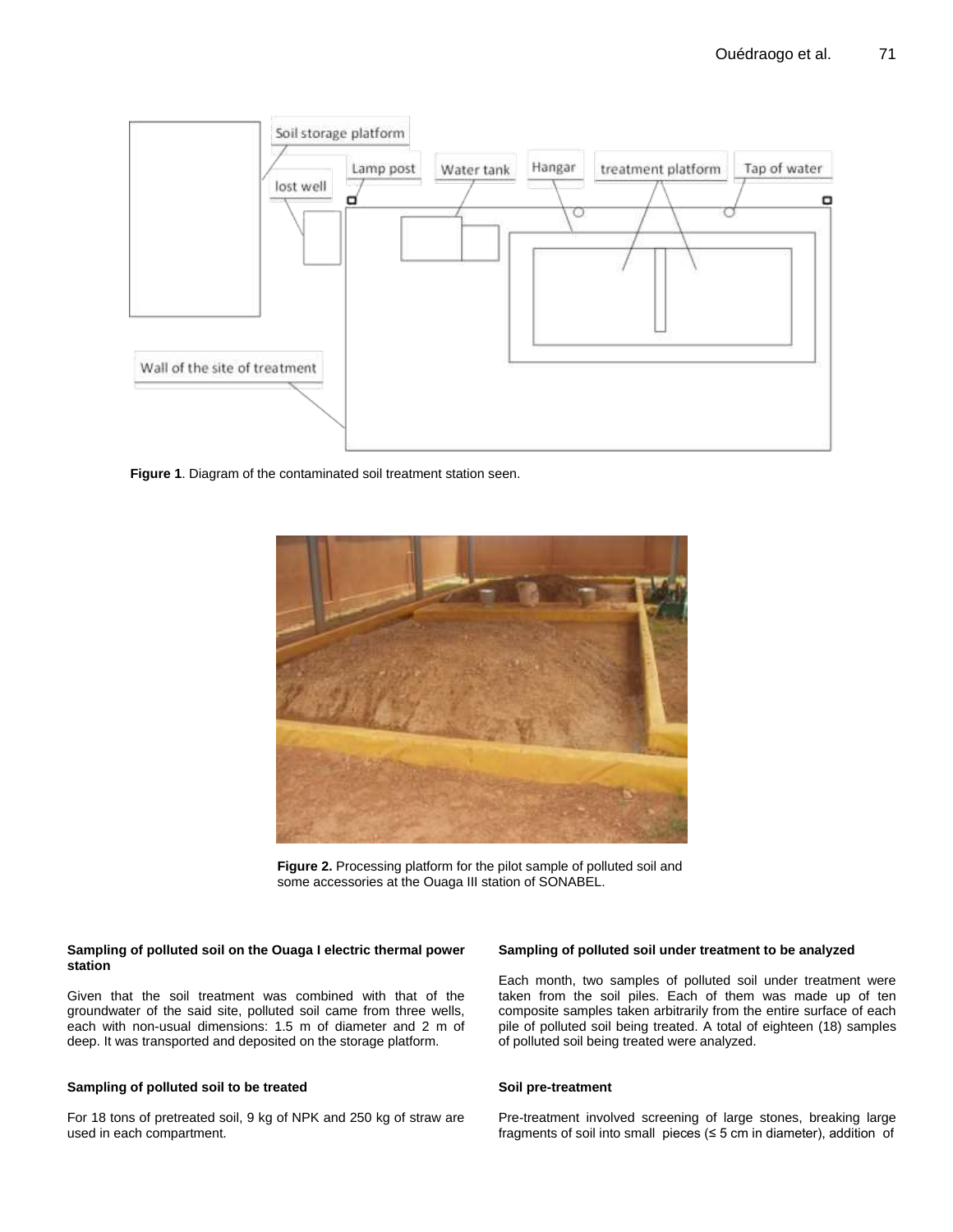organic and inorganic substrates, and then homogenization of the soil sample. The mixture to be treated was disposed in heaps in each of the two compartments of the treatment platform. The biodegradation of hydrocarbons was activated by wetting the medium (watering until immersion then draining) at initial rate of 85% humidity.

#### **Bioremediation of soil polluted by hydrocarbons**

The mode of bio-depollution of contaminated soil used is the "*off situ*" treatment. The endogenous microorganisms of the contaminated medium were put under adequate conditions in order to optimize their activity for the use of the hydrocarbons of said medium. This technique is used in particular for the bio-degradation of low volatile hydrocarbons like diesel fuel.

Thus, after pretreatment of the medium contaminated with hydrocarbons, the bioremediation was immediately started. It consisted of watering the polluted soil samples 3 times a week, turning them over (for oxygen supply) once a month for 8 months.

#### **Soil analysis methods**

#### *Physico-chemical parameters*

The total hydrocarbons in the soils were dosed from PetroFLAG® Analyzer System in Soil coming from Dexsil Corporation order N° NA, 1996. The used detection methods have been the turbidimetric development.

The humidity rate was measured humid-meter (Whaterscout TDR 100 – Spectrum), temperature was determined by thermometer (Lee Valley Tools) and pH was obtained with a pH-meter (PCE-PH20S).

#### *Microbiological analysis*

The counting of total mesophylic aerobic flora and fungus was done, respectively with Plate Count Agar (PCA) and Sabouraud Agar, after 24 to 48 h of incubation.

#### **Data treatment**

The data were analysed using Microsoft Excel and XLSTAT-Pro 7.5. Analysis of variance was ANOVA with a probability point  $p =$ 5%. It determined the significant difference among the data obtained.

## **RESULTS**

## **Degree of pollution of collected samples**

At time zero of bio-treatment, the soil samples of "heap 1" and "heap 2", respectively have a total hydrocarbon content of 12.31  $\pm$  0.71 g/kg of dry soil and 12.93  $\pm$  0.82 g/kg dry soil. These values indicate moderately polluted soils.

## **Reduction of total hydrocarbons**

The polluted soil of each pile, submitted to the ambient

temperature of the environment, watered three times a week and stirred once a month, showed over time, a significant reduction in total hydrocarbon levels in the polluted soil. Thus, this rate, which was  $12.31 \pm 0.71$  g/kg of dry soil for "heap 1" and  $12.93 \pm 0.82$  g/kg of dry soil for "heap 2" at the start of the treatment decreased, respectively to 4.64  $\pm$  0.16 g/kg of dry soil and 4.15  $\pm$ 0.37 g/kg of dry soil in eight (08) months of treatment. A reduction in the total hydrocarbon content of 62.32% in "heap 1" and 67.92% in "heap 2" was observed (Figure 3).

The total oil content of "heap 1" dropped significantly in the first month of treatment until the third month and then in the eighth month. Between the fourth and eighth month, from one month to the next, the difference in the reduction in total hydrocarbons was not significant (Figure 3).

The decrease in total oil in "heap 2" of the polluted soil sample was significant in the first, third, fourth and eighth months of treatment. The biodegradation of total hydrocarbons in the third month was significant compared to the first month. However, it was not significant during the first to second month of treatment, the second to third month, or the fourth to seventh month. The reduction in total oil content in the first three months was quick for the two heaps of polluted soil. Thus, the abatement rate was 51.22% in "heap 1" and 51.03% in "heap 2".

This study, having used the technique of bio-depollution by composting, was able to obtain in 8 months a reduction rate of 62.32% for "heap 1" (with initially 12.31 g of hydrocarbon per kg of soil) and 67.92% for "heap 2" (with 12.93 g of hydrocarbon per kg of soil at the start).

## **Temperature, humidity and pH of polluted soil during treatment**

In addition to the total hydrocarbon content measured, the other physico-chemical parameters (humidity, pH, temperature) of the polluted soil samples were also tested (Table 1).

The humidity of the polluted soil in "heap 1" and "heap 2" varied between 35 and 80% during treatment. The biodegradation medium is watered up to 80% humidity and when the humidity drops to 35% or even 40%, the soil is again wet.

The pH of the bio-treated soil located between 6.8 and 8 in "heap 1" then 6.5 and 8 in "heap 2" was not far from neutrality which is 7. In fact, it was mainly for the majority of the treatment period either neutral or slightly basic. However, it was noted only one month when the pH was slightly acid (5th month for the first pile and 6th month for the second) but without being significantly different from the rest of the pH during the treatment. It did not vary significantly during treatment.

The temperature measured was mainly that of the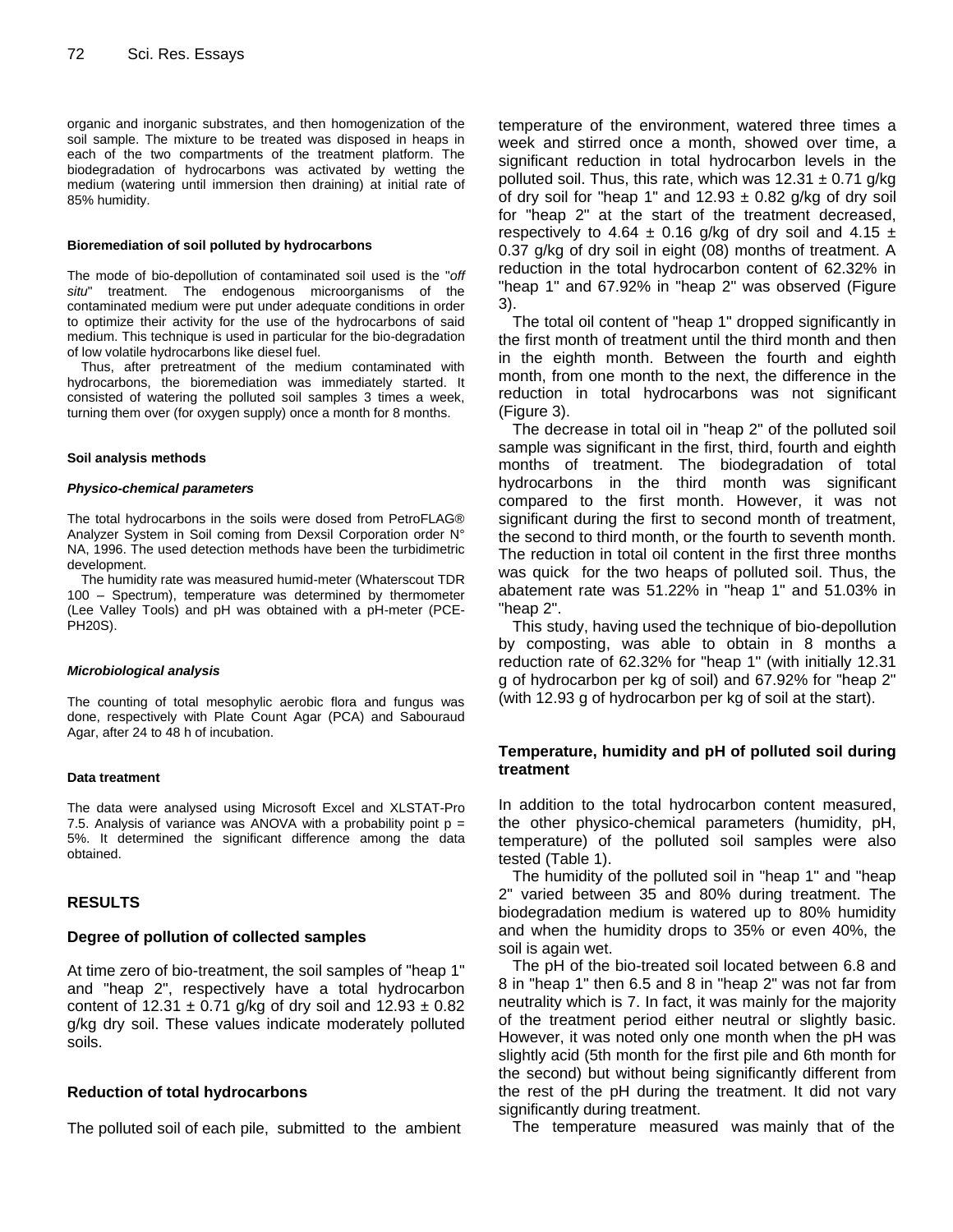

Figure 3. Abatement of total hydrocarbons in polluted soil as a function of biodegradation time. For each heap, different letters indicate significant differences (p <0.05).

| <b>Month</b>   | Temperature $(^{\circ}C)$ of 2<br>heaps | Heap 1       |     | Heap 2       |     |
|----------------|-----------------------------------------|--------------|-----|--------------|-----|
|                |                                         | Humidity (%) | pH  | Humidity (%) | рH  |
| $\Omega$       | 26-38.4                                 | $35 - 75$    | 7   | 40-67        | 7.5 |
|                | 22-37                                   | 45-75        | 7.5 | 45-75        | 8   |
| $\overline{2}$ | 23, 2-33                                | 40-74        | 7   | 50-80        | 7.5 |
| 3              | 24-36.6                                 | 40-70        | 8   | 40-70        | 7.3 |
| 4              | 23-37                                   | 45-70        | 7.5 | 40-70        |     |
| 5              | 19-35                                   | $41 - 71$    | 6.8 | 35-68        | 7   |
| 6              | 16-36                                   | 40-75        | 7.2 | 38-80        | 6.5 |
|                | 18-36                                   | 48-75        | 8   | 40-78        | 7.2 |
| 8              | 24-39                                   | 40-78        |     | 40-80        |     |

**Table 1.** Temperature, humidity and pH of the soil polluted during treatment.

ground and the environment under the platform shed. During the eight (08) months of sample processing, the measured temperatures of the day (at 8, 1 and 5:30 h) varied from 16 to 39°C for the two heaps and from 16 to 40°C for the environment under the shed.

# *Enumeration of polluted soil microorganisms*

The microbiological analysis has permitted to count the microscopic organisms of the environment under biotreatment. The counting of the microflora in the soil was carried out once a month. The samples taken before treatment in "heap 1" and "heap 2", respectively show that (Figure 4):

(1) The number of total microflora is  $4 \times 10^4$  and  $6 \times 10^4$ CFU/g of soil

(2) The number of molds is  $24.5 \times 10^2$  and  $46.5 \times 10^2$ CFU/g of soil

According to statistical analyses, the number of total microflora like that of molds in "heap 1" and "heap 2" in the polluted soil sample varied significantly most of the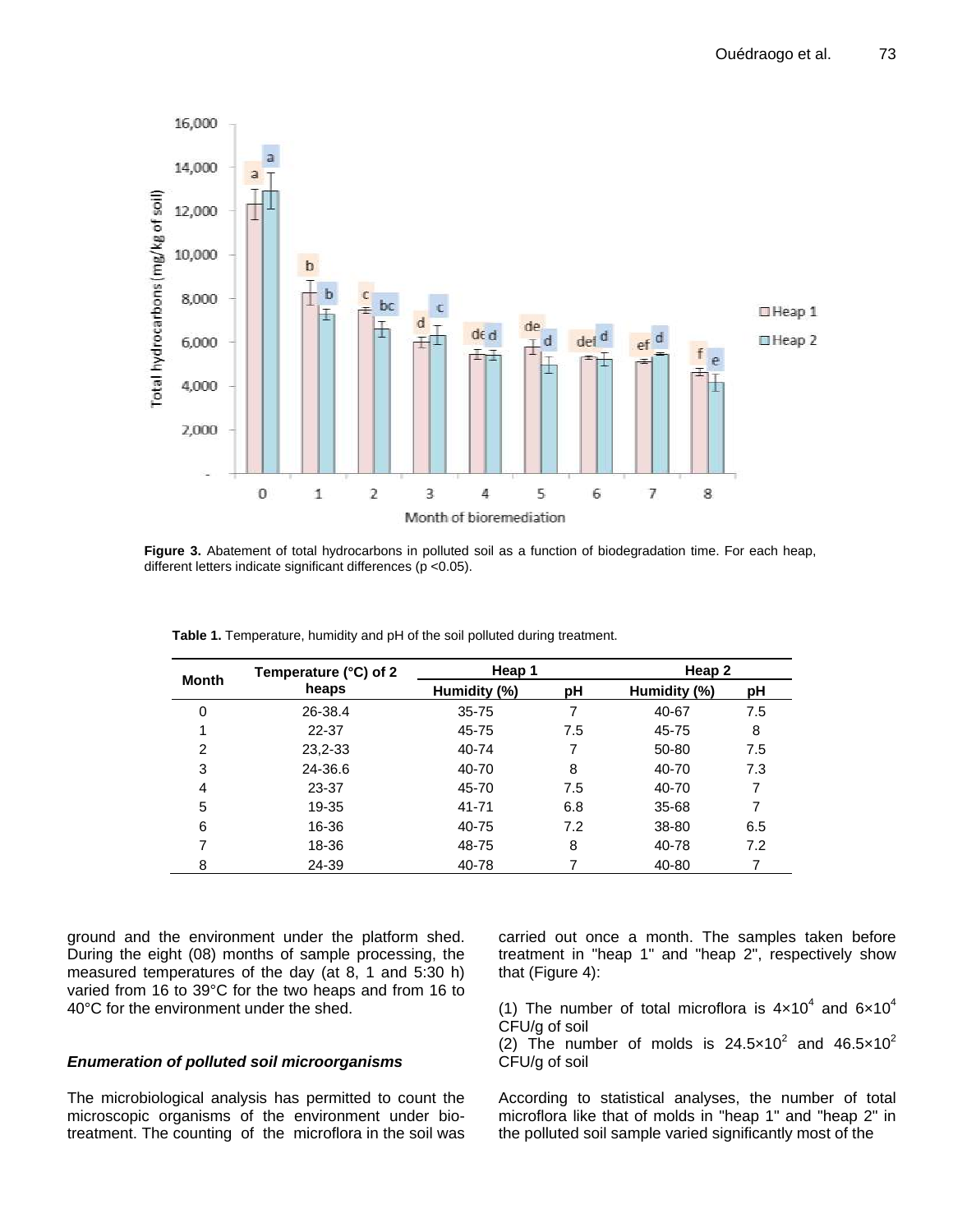

Figure 4. Enumeration of the total microflora (a-) and molds (b-) of the two soil samples "heap 1" and "heap 2".

time of bio-decontamination (Figure 4).

## *Total microflora*

"Heap 1" is the soil sample with fewer microorganisms. Overall, the total microflora varied between  $4 \times 10^4$  and  $55\times10^{4}$  CFU/g of polluted soil, with a peak in the third month. During treatment, the number of microorganisms increased significantly until the third month and then decreased significantly until the sixth. From the sixth month, no significant variation was noted, even if the number of microflora increased (Figure 4a).

The total microflora of "heap 2", was initially at  $6\times10^4$ CFU/g for the polluted soil sample to be submitted for treatment, increased significantly in the first two months of bio-depollution, decreased significantly in the three months that followed and fluctuated (without a significant difference) for the last three months. In the second month, the highest biomass value (120 $\times$ 10<sup>4</sup> CFU/g) of the medium was noted during the eight months of treatment (Figure 4a).

## *Molds*

The number of molds in "heap 1" was the highest compared to that in "heap 2". During the bio-processing of "heap 1", this number varied significantly up or down from month to month. The number of molds decreased significantly in the first month of treatment  $(27.5^{\circ}10^{2})$ CFU/g of soil) then oscillated during the treatment time and reached its peak  $(90 \times 10^2 \text{ CFU/g of soil})$  in the seventh month (Figure 4b).

The number of molds in "heap 2" did not remain constant during bio-remediation. It varied significantly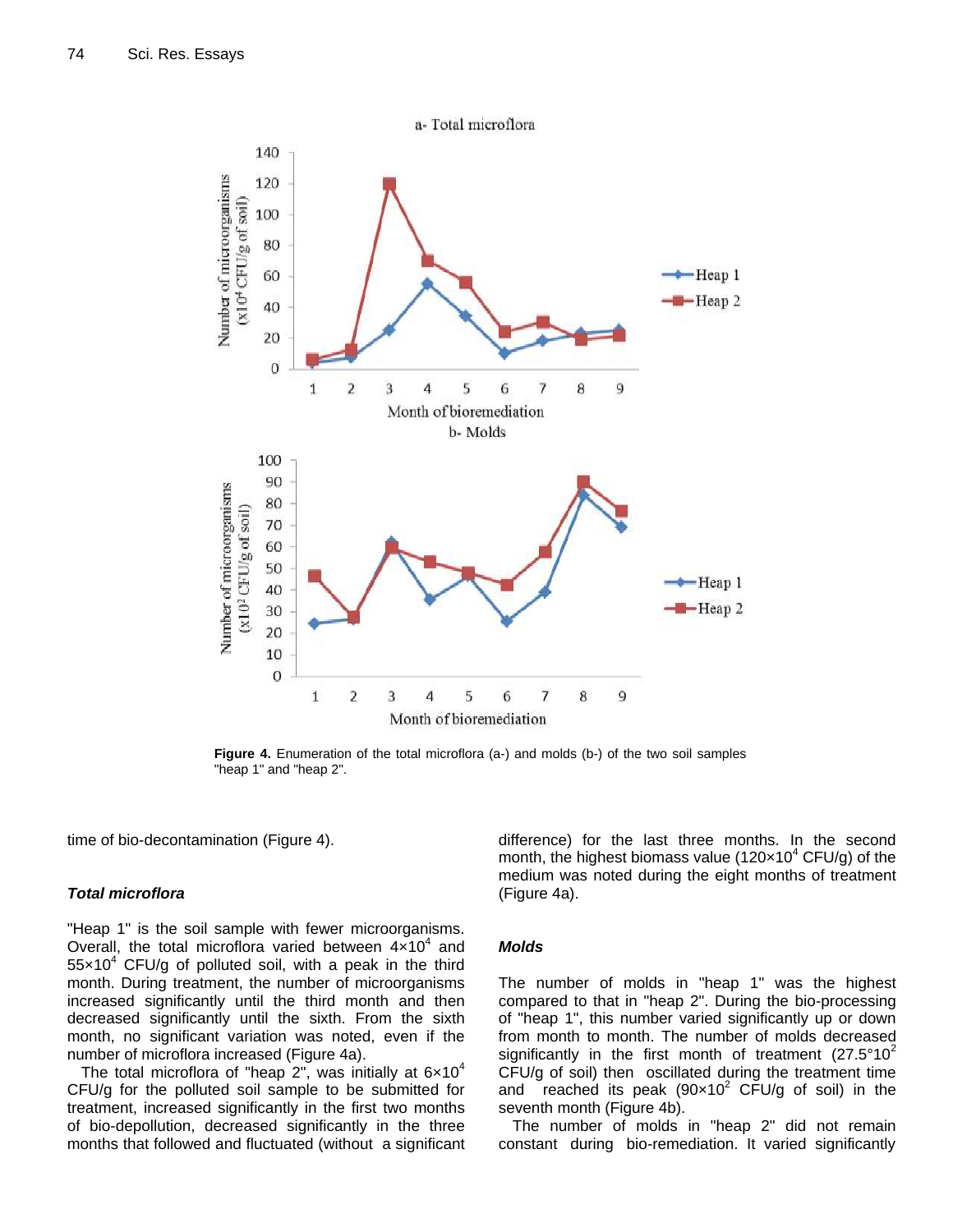between 24.5 $\times$ 10<sup>2</sup> CFU/g and 84 $\times$ 10<sup>2</sup> CFU/g. There were fewer molds in the first month and more in the seventh month which was marked by a peak, followed by a slight decrease the following month. Like the number of molds in "heap 1", the first three months of soil treatment saw an increase in the number of molds. However, in the last four months, the mold biomass had evolved significantly in a saw tooth fashion (Figure 4b).

# **DISCUSSION**

# **Bio-depollution of soil polluted by hydrocarbons**

The abrupt reduction in the total hydrocarbon content in the first three months and the slight decrease in the last five months of treatment could be explained by several reasons.

(1) A real daily biological activity in each soil linked by the improvement of the living conditions of soil microorganisms. Previously, by following the evolution of the quantity of  $CO<sub>2</sub>$  released by polluted soil samples taken on the same study site as a function of time and of the hydrocarbon content, Kaboré-Ouédraogo et al. (2018) confirmed the existence of real daily biological activity.

The increase in number of microorganisms would be the basis for the increase in biological activity which would result from the mineralization of organic matter such as hydrocarbons in the environment hence their considerable drop in the environment (Kaboré-Ouédraogo et al., 2010; Kaboré-Ouédraogo et al., 2018).

Regular watering of the polluted soil samples under treatment helped to maintain the humidity of the environment. This humidity would not only affect the life of microorganisms in the environment but would also facilitate the process of enzymatic degradation and the contact between microorganisms and pollutants. It is the basis of the increase in water activity in the studied polluted soil samples and would have allowed the rapid development of the microorganisms found there. According to Ibrahim et al. (2011) and van Laarhoven et al. (2015), humidity acts on the growth of the mycelium, sporulation and the germination of spores. Thus, in a soil polluted with permanently wet hydrocarbons, it was noted that molds invade it quickly. The importance of this parameter in soil bio-depollution has already been stressed by authors like Naseri et al. (2014).

The overturning (oxygen supply) would have allowed living things in the environment to be in better aerobic conditions to develop and degrade the hydrocarbons found there. Also, an interaction would therefore be made between the surface of the heaps of polluted soil and the atmosphere to allow better aeration of the environment and good aerobic biodegradation by endogenous microorganisms in the environment. Several authors have stressed the importance of oxygen (by increasing or

decreasing it in the environment) in the metabolism of microorganisms during the bioremediation of soils polluted by hydrocarbons (El-Kadi, 2001; Yang et al., 2009; Olivera et al., 2015).

The addition of mineral and organic substrates such as NPK fertilizer and straw serves as nutrient supply for soil microorganisms. These nutrients contain chemical elements (nitrogen, phosphate and potassium) capable of stimulating the mineralization of hydrocarbons in the environment (Kaboré-Ouedraogo et al., 2010; Abioye et al., 2012; Olivera et al., 2015). The straw, thanks to its rigidity and spongy and structuring aspect, also increases the porosity of the medium and allows better aeration (which is a main limiting factor of microorganisms like the majority of molds) of the soil sample and good water retention (Qin et al., 2013).

(2) The pH which did not vary significantly and which remained close to the neutral pH would have enabled good activity of microorganisms (bacteria and microscopic fungi) in polluted soil samples hence its influence on the degradation of the total hydrocarbons of said medium. It has been demonstrated (Lin et al., in 2010; Sawadogo et al., 2014; Nareen, 2018) that the growth of microorganisms is favored by a pH close to neutral or slightly basic conditions. Other authors such as Leahy and Colwell (1990) have attested that under slightly basic conditions, the biodegradation of hydrocarbons is higher even if it depends on certain culture conditions and the types of microorganisms.

(3) The temperature of the two heaps (1 and 2) of soil under treatment ranged between 16 and 39°C. It would have enabled, like the other physico-chemical parameters, a good microbiological activity in the medium and a decrease of the rate of total hydrocarbons during these eight months of soil bio-depollution. Sawadogo et al. (2014) noted that 35 to 38°C was the temperature range that allowed better growth of the two strains of bacteria isolated and cultivated in a medium containing hydrocarbons. Authors such as Leahy and Colwell (1990) have pointed out that the metabolic activity of microorganisms is at a temperature between 30 and 40°C maximum. Thus, Song et al. (1990) and Walworth et al. (2001), during the bioremediation of polluted soil, all concluded that with higher temperatures, the rate of biodegradation of hydrocarbons increased. At the time of this study, during periods when the temperature was below 30°C, the rate of biodegradation of the pollutant would have decreased. However, it did not prevent a significant drop in the level of total hydrocarbons during the eight months of bio-treatment. In short, the improvement in the physico-chemical conditions (humidity control, aeration and monitoring of the variation in pH, etc.) of the environment made it possible to note in the first moments, a good reduction in the rate of hydrocarbons. Physico-chemical parameters play an important role in the reduction of the hydrocarbons in polluted soil samples.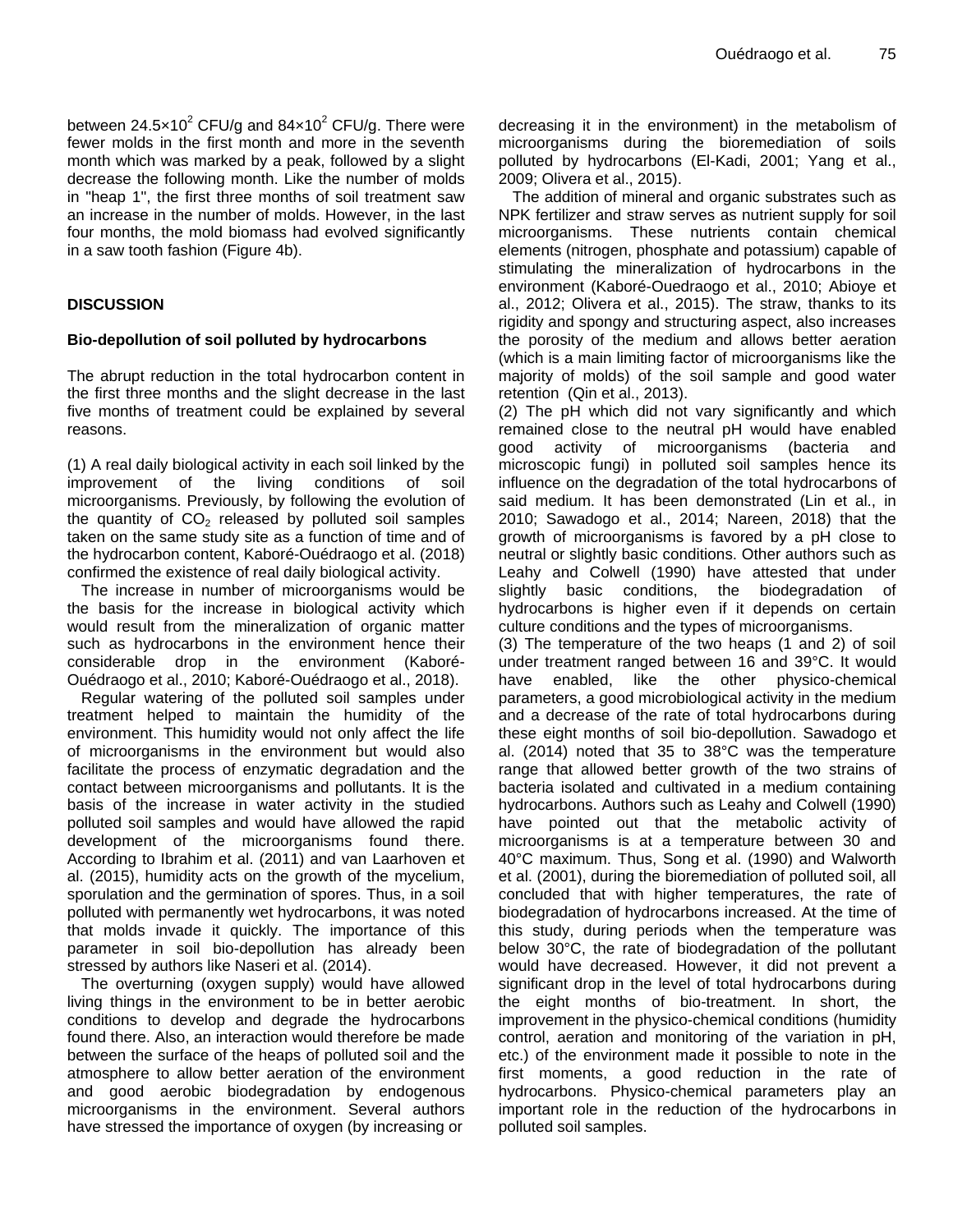# **Microbiological analyses of soil polluted by hydrocarbons**

In the two soil heaps, the microbiological enumeration of the samples of the polluted soil in bio-treatment has permitted to perceive sometimes an evolution, sometimes a decrease in microorganisms, especially molds in the soil.

The presence of total microflora during the eight months and the increase in their number the first three months for "heap 1" and the first two months for "heap 2" confirm a real biological activity in the soil samples. Peressutti et al. (2003) noted the increase in the number of microorganisms degrading hydrocarbons in the first four months of treatment of polluted soils. The soil, a medium naturally rich in microorganisms, contains a biodiversity of bacterial and fungal strains cultivable under aerobic conditions on solid medium. An interaction, likely to play favorably or not on the biodecontamination of polluted soil, could be observed between these different microbiological strains (Yamada-Onodera et al., 2002; Zhang et al., 2006; Nikhil et al., 2013; Adekunle and Adeniyi, 2015; Nrior et al., 2017; Williams and Inweregbu, 2019).

The number of microorganisms which varies over time is linked to several parameters such as: (i) the availability of nutrients over time; (ii) the recalcitrance and/or toxicity of certain hydrocarbons such as aromatic polyclinic hydrocarbons; (iii) environmental conditions such as the ambient temperature which varies from one period of the day to another, from one day to another and from one season to another, thus influencing the growth of microorganisms.

Adenipekun and Fasidi (2005), in a study of bioremediation of polluted soil, also showed that the drop in pollutants (total hydrocarbons) would be linked to their mineralization in the environment by microorganisms. They also pointed out that this drop in the studied soil samples would be greater if they were submitted to more treatment time.

# **Conclusion**

This study has permitted to follow, for eight months, the biodegradation of total hydrocarbons in samples of polluted soil. The shutter release for better biodecontamination of the soil was the improvement of the living conditions of endogenous microorganisms of the environment. Thus, the supply of nutrients, watering, turning and monitoring of certain physico-chemical parameters (pH and temperature) of soil have enabled microorganisms to transform and/or mineralize the environmental pollutant. Based on the present work, it can be concluded and recommended that microorganisms should be used to remediate the soils polluted by total hydrocarbons.

# **CONFLICT OF INTERESTS**

The authors have not declared any conflict of interests.

# **REFERENCES**

- Abioye OP, Agamuthu P, Abdul Aziz AR (2012). Biodegradation of Used Motor Oil in Soil Using Organic Waste Amendments. Biotechnology Research International 2012:1-8.
- Adekunle AA, Adeniyi AO (2015). Biodegradation of petroleum oil by fungi isolated from Treculia africana (Dec' ne) seeds in Nigeria. African Journal of Environmental Science and Technology 9(2):126- 135.
- Adenipekun CO, Fasidi IO (2005). Bioremediation of oil-polluted soil by *Lentinus subnudus*, a Nigerian white-rot fungus. African Journal of Biotechnology 4(8):796-798.
- Aichberger H, Hasinger M, Braun R, Loibner AP (2005). Potential of preliminary test methods to predict biodegradation performance of petroleum hydrocarbons in soil. Biodegradation 16:115-125.
- Chu W, Kwan CY (2003). Remediation of contaminated soil by a solvent/surfactant system. Chemosphere 53(1):9-15.
- El-Kadi AI (2001). Modelling hydrocarbon biodegradation in tidal aquifers with water saturation and heat inhibition effects. Journal of Contaminant hydrology 51:97-125.
- Ibrahim M, Rabah AB, Liman B, Ibrahim NT (2011). Effect of Temperature and Relative Humidity on the Growth of *Helminthosporium fulvum.* Nigerian Journal of Basic and Applied Science 19(1):127-129.
- Kaboré-Ouédraogo WP, Ouattara CAT, Savadogo PW, Traoré AS (2010). Etude de la Bio-dépollution de Sols contaminés par les Hydrocarbures au Burkina Faso. Journal De la Société Ouest-Africaine de Chimie 30:19-28.
- Kaboré-Ouédraogo WP, Ouattara CAT, Savadogo PW, Ouattara AS, Traoré A. S (2018). Impact of pollution by the hydrocarbons on the biological activity of soils in Ouagadougou, Burkina Faso. Journal of Soil Science and Environmental Management 9(11):180-188.
- Leahy JG, Colwell RR (1990). Microbial degradation of hydrocarbons in the environment. Microbiological Reviews 54:305-315.
- Mittal A, Singh P (2009). Isolation of hydrocarbon degrading bacteria from soils contaminated with crude oil spills. Indian Journal of Experimental Biology 47:760-765.
- Nareen QFA (2018). Some Physiological and Nutritional Factors that affect the growth of some Fungi. ZANCO Journal of Pure and Applied Sciences 30(5):180-193.
- Naseri M, Barabadi A, Barabady J (2014). Bioremediation Treatment of Hydrocarbon-Contaminated Arctic Soils: Influencing Parameters. Environmental Science and Pollution Research 21:11250-11265.
- Nikhil T, Verma DV, Rohan G, Satish B (2013). Isolation, Characterization and Identification of Diesel Engine Oil Degrading Bacteria from Garage Soil and Comparison of their Bioremediation Potential. International Research Journal of Environmental Sciences 2:48-52.
- Nrior RR, Douglas SI, Ojongo MT (2017). Effect of wastewater on biodegradability of drilling fluid. International Journal of Development Research 7(12):17872-17876.
- Okobo UJ, Eze CN, Akpi UK (2020). Impact of some heavy metals on bacterial utilization of kerosene in liquid medium. Scientific Research and Essays 15(2):26-32.
- Olivera V, Gomes NC, Almeida A, Silva AM, Silva H, Cunha A (2015). Microbeassisted phytoremediation of hydrocarbons in estuarine environments. Microbial Ecology 69:1-12.
- Peressutti SR, Alvarez HM, Pucci OH (2003). Dynamics of hydrocarbon-degrading bacteriocenosis of experimental oil pollution in Patagonian soil. International Biodeterioration and Biodegradation 52:21-30.
- Pooja S, Yadvesh, Anil K, Laura JS (2014). Isolation and assessment of biodegradation potential of fungal species isolated from sludge contaminated soil. International Journal Current Microbiology and Applied Sciences 3(8):197-204.
- Qin G, Gong D, Fan M (2013). Bioremediation of petroleum-